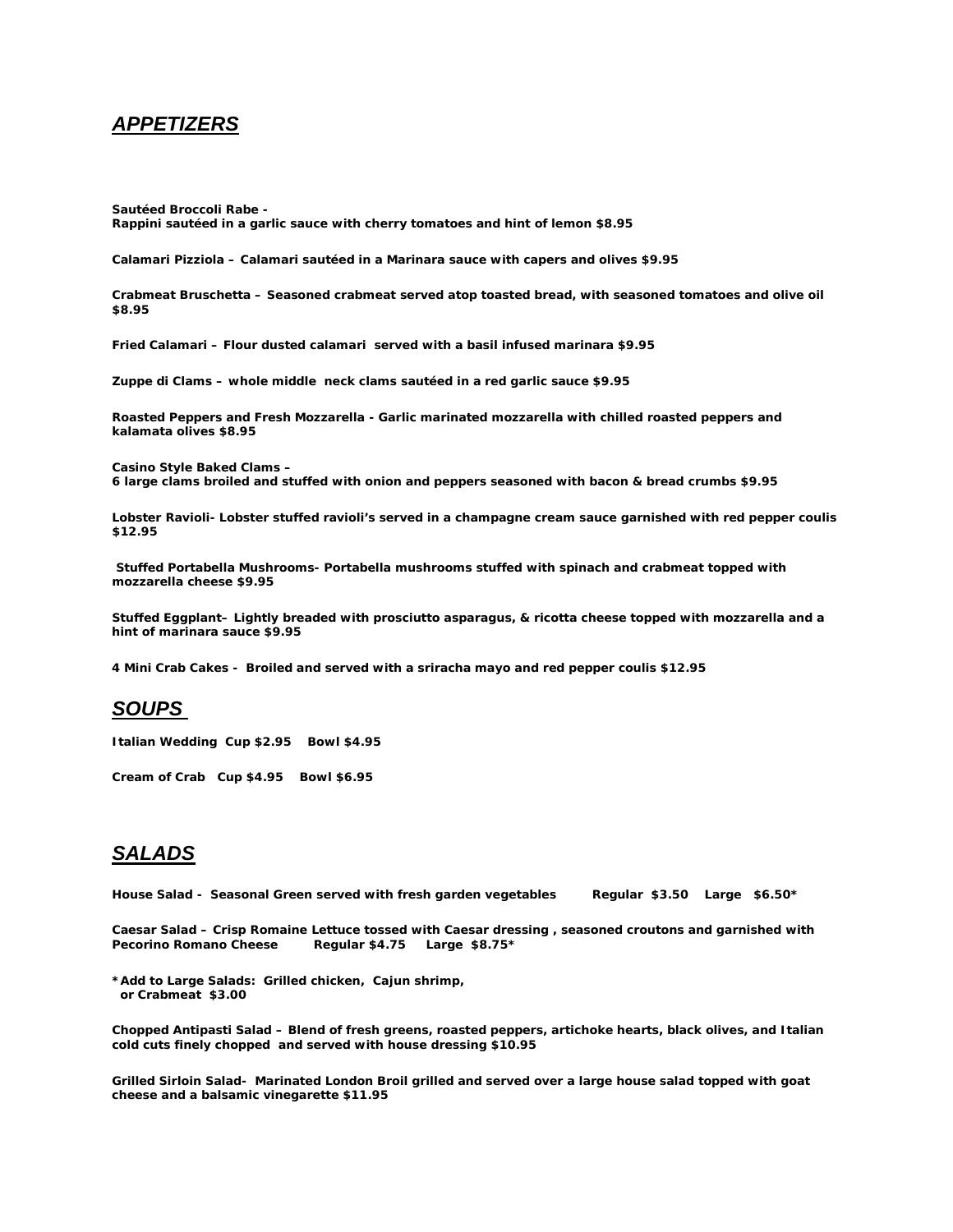*Caprese Salad-* **Fresh Mozzarella, Roma tomatoes and endive drizzled with a balsamic vinegarette \$9.95**

### *PASTA*

*Build your own pasta bowl* **– Your choice of pasta and sauce \$9.95**

*Pasta:* **Penne, Spaghetti, Angel hair, Fettuccini**

*Sauces* **: Alfredo, Puttanesca, Arribiata, Meat sauce, Marinara, Garlic & oil, Vodka** 

*Gnocchi or Ravioli pasta bowl* **\$12.95** 

*Add Meatball or Sweet Italian Sausage* **to any pasta bowl for \$2**

*Bolognese* **– Seasoned Ground Beef sautéed with carrots and onions in a tomato sauce with a hint of Chianti \$11.95**

*Sausage Puttanesca* **– Black olives and capers sautéed with sweet Italian sausage in a marinara sauce \$12.95**

*Fettuccini Carbonara* **– Bacon and Prosciutto sautéed and a peppery Alfredo Sauce \$12.95**

*ALL PASTA IS SERVED AL DENTE*

## *BAKED DISHES*

*Meat Lasagna –* **Homemade Baked Lasagna topped with tomato sauce and mozzarella cheese \$12.95**

*Stuffed Shells –* **Four shells stuffed with Ricotta cheese, topped with tomato sauce and mozzarella \$12.95**

*Gnocchi Alforni –* **Gnocchi blended with ricotta cheese , ground beef & tomato sauce baked and topped with mozzarella cheese \$13.95**

*Eggplant Parmesan –* **Breaded Eggplant stuffed with mozzarella & ricotta cheeses, topped with tomato sauce and mozzarella. Served with a side of pasta \$13.95**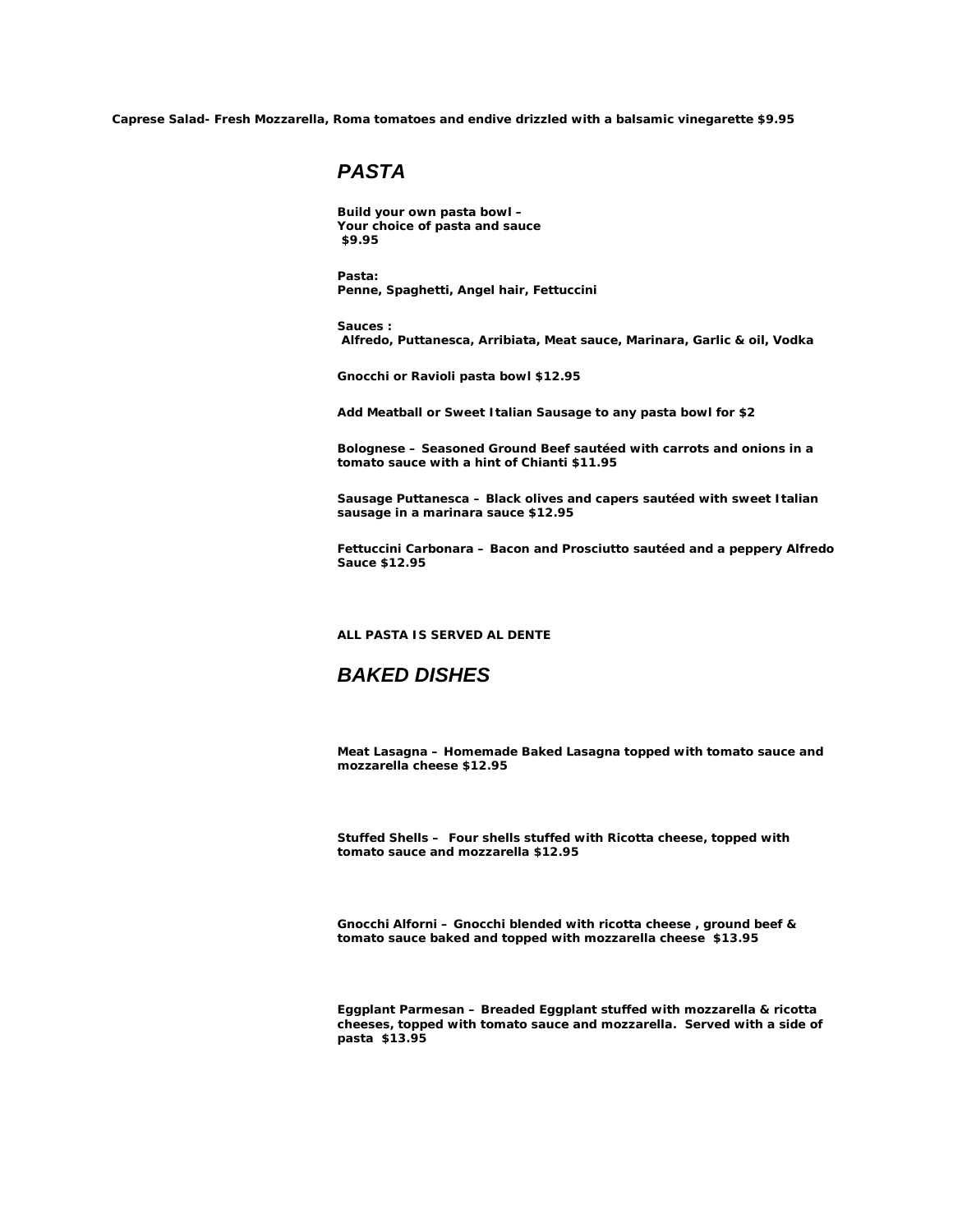*Milk-fed Veal Parmesan –* **Pounded thin , breaded and fried, topped with tomato sauce and mozzarella cheese. Served with a side of pasta \$17.95**

*Chicken Parmesan –* **Breast of chicken breaded and fried , topped with mozzarella cheese. Served with a side of pasta \$14.95** 

**\* Gnocchi or Ravioli in lieu of pasta \$3.00**

#### *SEAFOOD*

*Seafood Pescatore-* **Shrimp, scallops, crabmeat, and clams sautéed in a seasoned marinara sauce served over your choice of pasta \$26.95**

*Lobster Ravioli* **- Lobster and Ricotta cheese ravioli topped with a champagne cream sauce, garnished with crabmeat and a red pepper coulis \$22.95**

*Shrimp Alla Vodka* **– Jumbo shrimp sautéed in a pink vodka cream sauce and cherry tomatoes tossed with pasta \$20.95**

*Shrimp Arribiata* **–Gulf Shrimp sautéed in a spicy marinara sauce in pasta \$20.95**

*Crabmeat Marinara* **- Fresh Crabmeat sautéed in seasoned marinara sauce in pasta \$19.95**

*Clams and Spaghetti* **– Chopped ocean clams sautéed in a white garlic or marinara sauce \$19.95**

*Gnocchi DelVerdi* **– Gnocchi sautéed with spinach, crabmeat, and diced tomatoes in a garlic sauce \$17.95**

*Swordfish DiVinci* **– Swordfish topped with crabmeat stuffing, with a lemon caper sauce, garnished with asparagus \$24.95**

*Chilean Sea Bass* **– Encrusted with potatoes, over a Chianti cream sauce, served with a side of asparagus \$28.95**

**FISH DU JOUR- MARKET PRICE**

## *CHICKEN*

*Chicken Parmesan –* **Breast of chicken breaded and fried , topped with mozzarella cheese and served with a side of pasta \$14.95**

*Chicken and Shrimp Pescatore* **– Chicken and shrimp sautéed with fresh diced tomatoes in a basil garlic sauce served over pasta \$19.95**

*Chicken Genovese* **– Chicken breast sautéed with caramelized onions , prosciutto, sun dried tomatoes , black olives & diced tomatoes in a white wine sauce (Chef's Favorite) \$18.95**

*Gnocchi Medley* **– Slices of chicken breast sautéed with broccoli and fresh tomatoes served with a lemon garlic sauce over gnocchi \$17.95**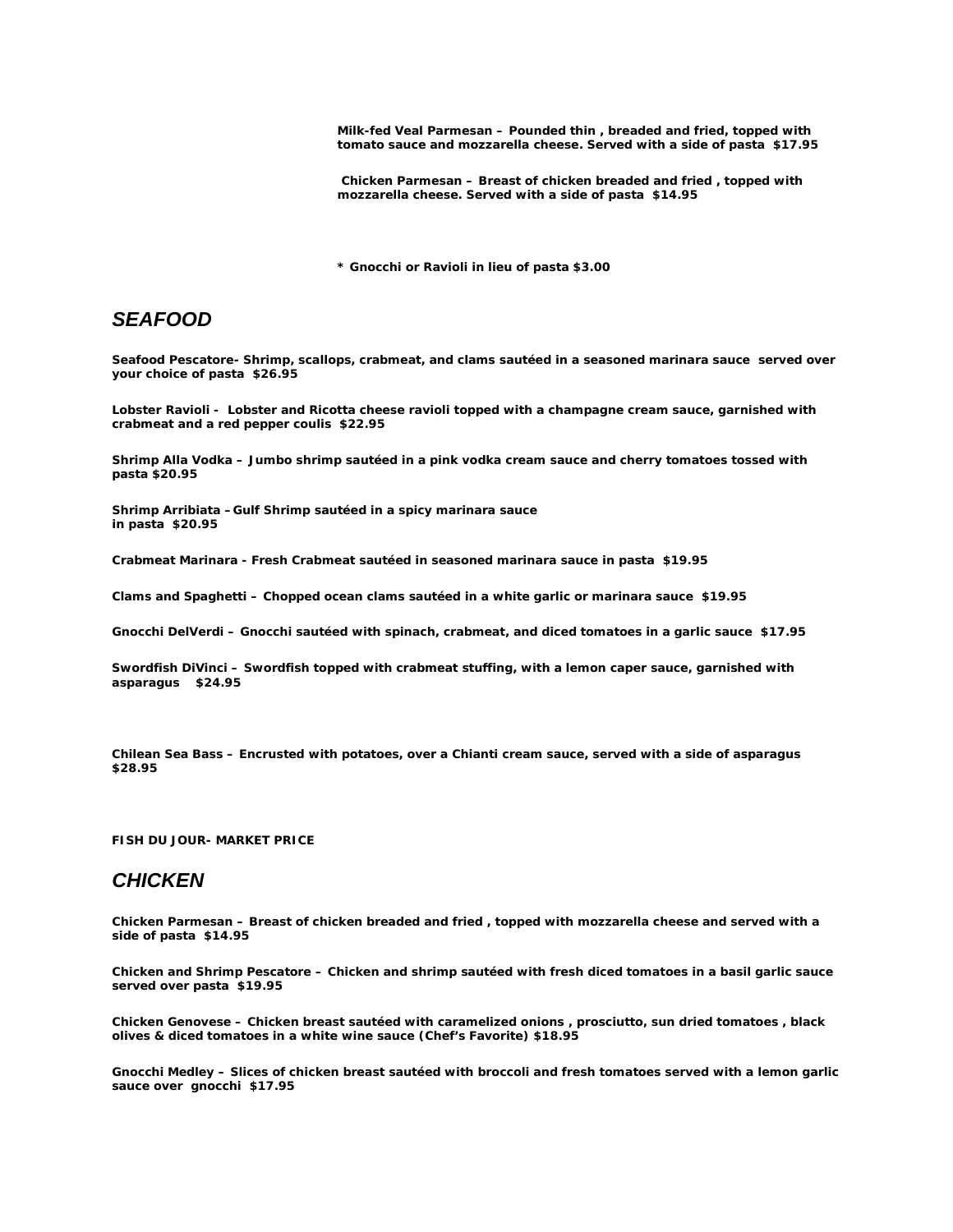*Chicken La Bistro***- Breast of Chicken sautéed in a rosemary white wine sauce topped with crabmeat, served over a bed of spinach, garlic & oil \$18.95**

*Chicken alla Siciliana* **– Breast of chicken sautéed with roasted peppers and asparagus in a marsala sauce, topped with melted mozzarella cheese \$17.95**

# *VEAL*

*Veal Piccata***-Veal sautéed with mushrooms, capers, and crabmeat in a lemon garlic sauce \$20.95**  *Veal Saltimbocca***- Top Round Veal sautéed in a sage white wine sauce with prosciutto topped with mozzarella cheese served with a side of spinach risotto \$21.95** 

*Veal Laverdi* **– Thinly pounded veal stuffed with spinach, portabella mushrooms and crabmeat in a Chianti sauce \$22.95**

*Veal Chop* **– Herb encrusted French cut chop, pan roasted and served with a veal reduction with asparagus and garlic mashed potatoes \$31.95** 

*Stuffed Veal Tenderloin* **– Veal Tenderloin stuffed with spinach and almonds , roasted and topped with a wild mushroom in a brandy sauce and a side of broccoli rabe and sweet sausage \$30.95**

*Milk-fed Veal Parmesan –* **Pounded thin , breaded and fried, topped with tomato sauce and mozzarella cheese. Served with a side of pasta \$17.95** 

# *BEEF*

*Stuffed Filet Mignon* **– Center cut filet stuffed with crabmeat , wrapped with bacon and topped with a sambuca black pepper sauce, and garnished with asparagus \$34.95** 

*London Broil* **– Marinated beef with a coffee rub grilled and served with wild mushrooms in a sweet marsala sauce over roasted garlic mash potatoes. \$24.95** 

*Filet Mignon* **– Center cut 8 oz filet charbroiled to perfection, served with prosciutto wrapped asparagus \$30.95** 

*New York Strip Steak* **– Dry Aged Beef roasted and topped with grilled portabella mushrooms, served with garlic mash potatoes and asparagus \$29.95** 

*Side a la carte* **- Broccoli Rabe, asparagus, risotto, or spinach sautéed with garlic and oil , and a vegetable medley \$3.50**

**French Fries extra \$2.50**

**NOTE: Substitutions of sides are available on most of our entrees. Please inquire with your server.** 

**Sip :**

 **Milk , Chocolate Milk , Juice (Apple , Orange) Soda (Pepsi, Sierra Mist, Ginger Ale) Shirley Temple** 

> **Mozzarella Sticks w/ tomato sauce \$3.75**

 **Fried Chicken Fingers w/ French Fries \$5.25**

 **Spaghetti & Meatball \$5.00**

 **Cheese Ravioli w/ tomato sauce \$5.75**

 **4oz. London Broil w/ mashed potatoes \$6.75**